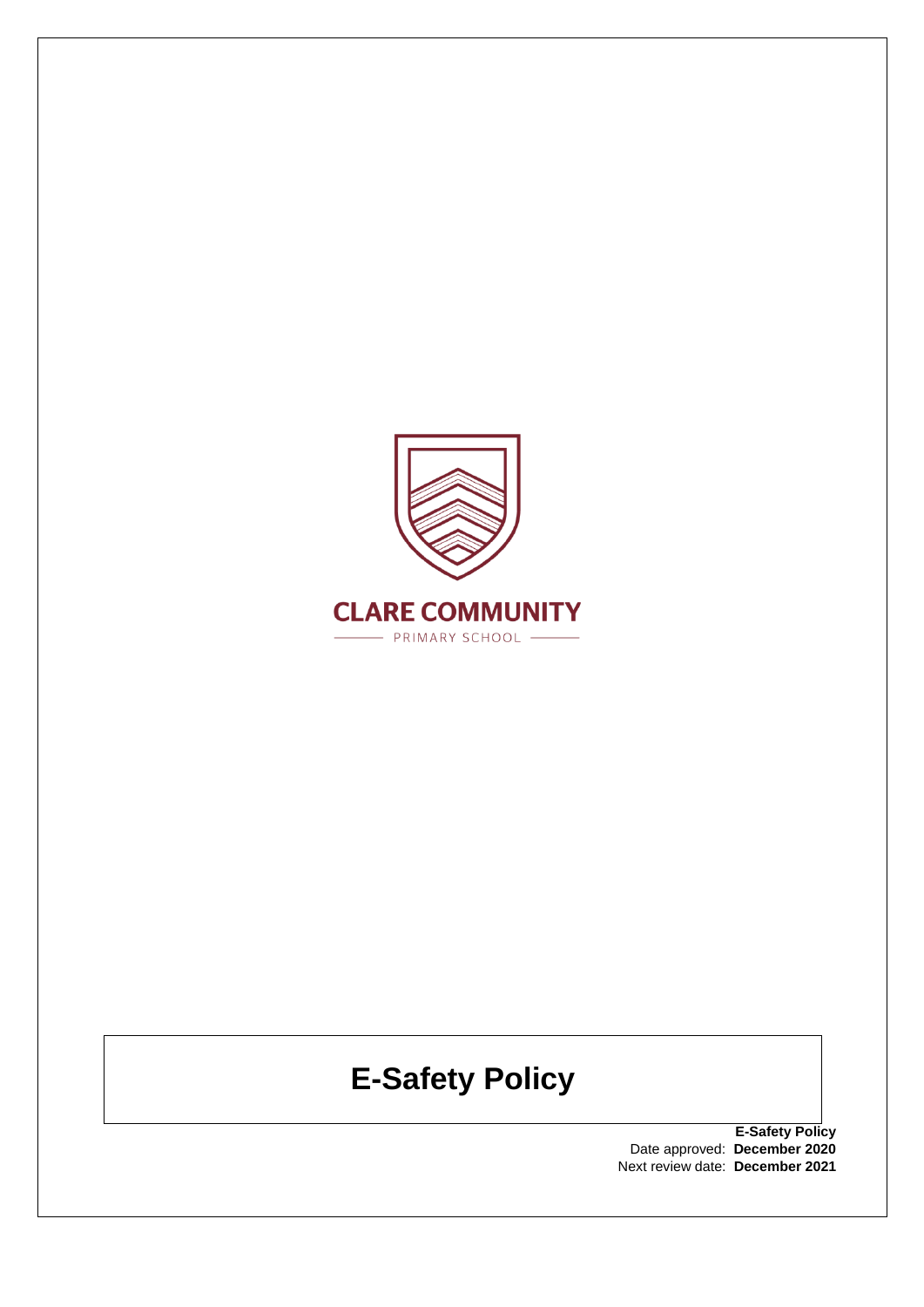#### **1. Aims**

ICT and the internet will be embraced as part of a world which students will need to be familiar with to conduct their lives within and beyond their educational years. The term "e-safety" is used to encompass the safe use of all technologies in order to protect children, young people and adults from potential and known risks, both in and out of school. It includes education for all members of the school community on risks and responsibilities and how children and young people are educated to be safe and responsible users capable of making good judgements about what they see, find and use.

#### **2. Principles**

School internet access will be designed for student use and will include filtering for all users. Students will be taught what internet use is acceptable and what is not and given clear guidelines for use. Staff should guide students through on-line activities that will support the learning outcomes planned for the students" age and maturity. The teaching and learning of e-Safety is embedded within the curriculum to ensure that the key safety messages about engaging with people are the same whether students are on or off line.

Information received via electronic communication requires good information handling skills as it may be difficult to determine origin and accuracy. In a perfect world, inappropriate material would not be visible to students using the internet, but this is not easy to achieve and cannot be guaranteed. Unfortunately students may, occasionally, be confronted with inappropriate material, despite all attempts at filtering and they will be given advice on how to deal with such situations in and out of school.

#### **3. Responsibilities**

#### **Governors and Headteacher**

It is the overall responsibility of the Headteacher with the Governors to ensure that there is an overview of e-safety as part of the wider safeguarding across the School, with further responsibilities as follows:

- The Headteacher has designated an E-safety Lead to implement agreed policies, procedures, staff training, curriculum requirements and take responsibility for ensuring esafety is addressed in order to establish a safe ICT learning environment.
- Governors ensure e-safety is covered, within an awareness of safeguarding, and how it is being addressed within the school. They have the responsibility for ensuring that all safeguarding guidance and practices are embedded.
- The ICT Link Governor takes responsibility for e-Safety and ensures the School has an AUP with appropriate strategies which define the roles, responsibilities for the management, implementation and safety for using ICT.
- Ensure that any misuse or incident has been dealt with appropriately, according to policy and procedures, and appropriate action is taken, which may include involving parents/carers, staff disciplinary measures or informing the police.

## **Local E-Safety Lead**

It is the role of the designated e-Safety Lead to:

• Appreciate the importance of e-safety within school and to recognise that all educational establishments have a general duty of care to ensure the safety of their students and staff.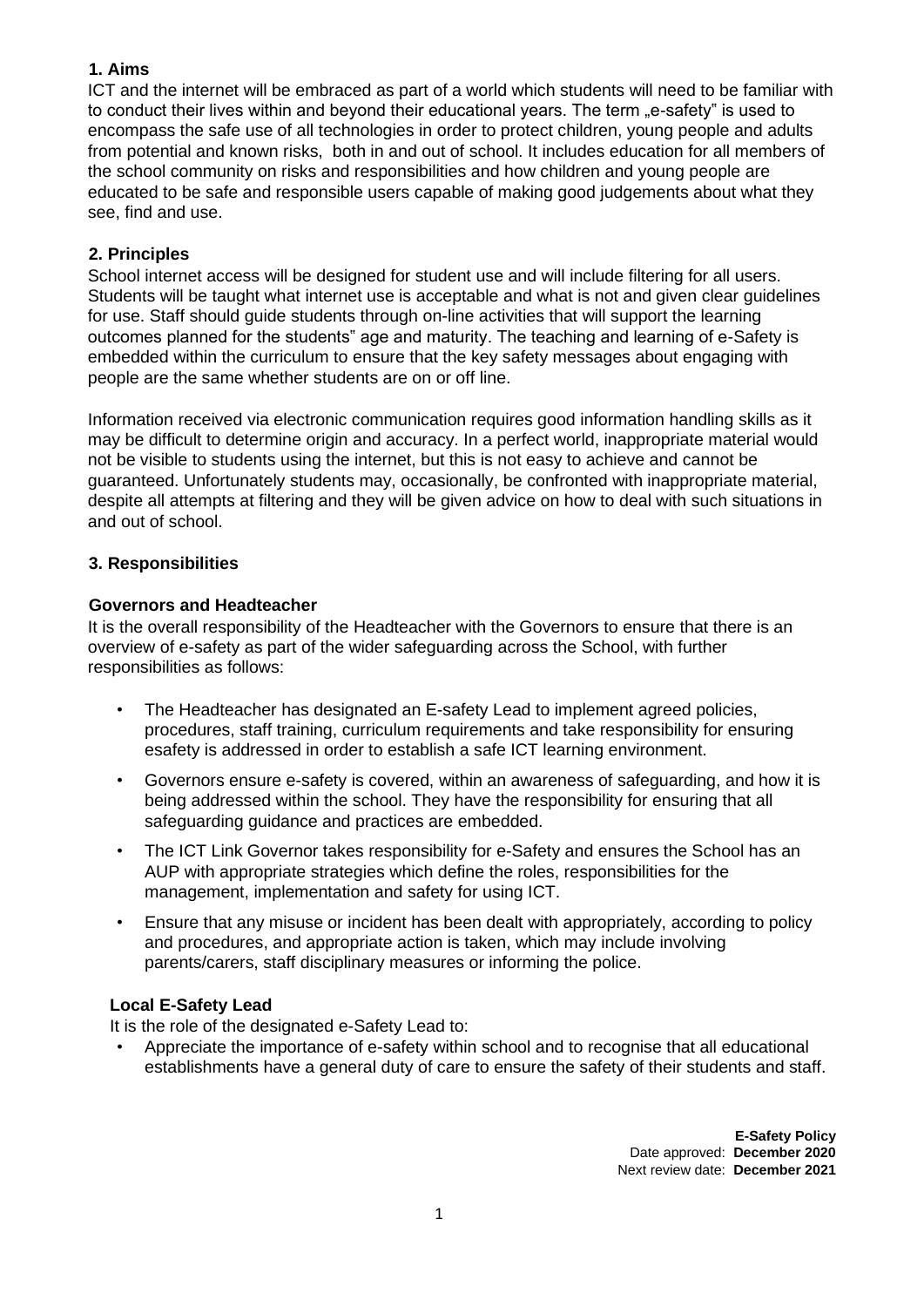- Establish and maintain a safe ICT learning environment within the school, including that filtering and is set to the correct level and anti-virus software it up-to-date, and ensure that the AUP is reviewed annually.
- Report issues and update the Headteacher on a regular basis.
- Liaise with the PSHE, safeguarding and ICT leads so that policies and procedures are upto-date to take account of any emerging issues and technologies.
- Ensure there is transparent monitoring of the internet and online technologies along with a log of incidents to help inform future developments and safeguarding, where risks can be identified.
- Ensure that staff can check for viruses on electronic devices and transferable data files to minimise issues of virus transfer.
- Ensure that unsolicited e-mails to a member of staff from other sources is minimised Office 365 spam filter is in place, however 100% filtering cannot be guaranteed. Staff should refer to the Managing Allegations Procedure, SSCB, for dealing with any issues arising from indecent or pornographic/child abuse images sent/received.
- Ensure there is regular monitoring of internal e-mails, where:
	- o Blanket e-mails are discouraged and should be avoided
	- $\circ$  Tone of e-mails is in keeping with all other methods of communication
- Report overuse of blanket e-mails or inappropriate tones to the SLT and offer advice as required.
- Ensure that children and young people are protected and supported in their use of technologies so that they know how to use them in a safe and responsible manner. Students are taught what to do in the event of an incident.
- Promote the use of electronic communications in an appropriate way that does not breach the GDPR. All user are requested to remember confidentiality and not disclose information from the network, pass on security passwords or leave a station unattended when they or another user is logged in.
- Highlight the need for all personal storage devices which are utilised by staff members to hold sensitive information are encrypted or password protected in the event of loss or theft.
- Promote e-safety across the curriculum and have an awareness of how this is being developed, linked with the school development plan.
- Provide regular updates for students and staff on e-safety issues.

## **Students**

Students will be:

- Expected to follow the Acceptable Use Agreement whilst within school as agreed on admission to the school. Breaching the Acceptable Use Policy may result in disciplinary action. Students are regularly reminded of the AUP and it is discussed in lessons.
- Taught to use the internet in a safe and responsible manner through Computing, PSHE, other curriculum areas as appropriate and extra-curricular activities.
- Taught to tell an adult about any inappropriate materials or contact from someone they do not know straight away.
- Expected to respect copyright and intellectual property rights and the correct use of published material.
- Mindful that the School Behaviour Policy states "All members of the school community have the right to feel safe. Any form of bullying is treated seriously and followed up as a matter of priority. Bullying is defined as "any physical, verbal or indirect abuse which is deliberately hurtful and causes distress, or which an individual perceives to be bullying in nature". This includes cyber bullying."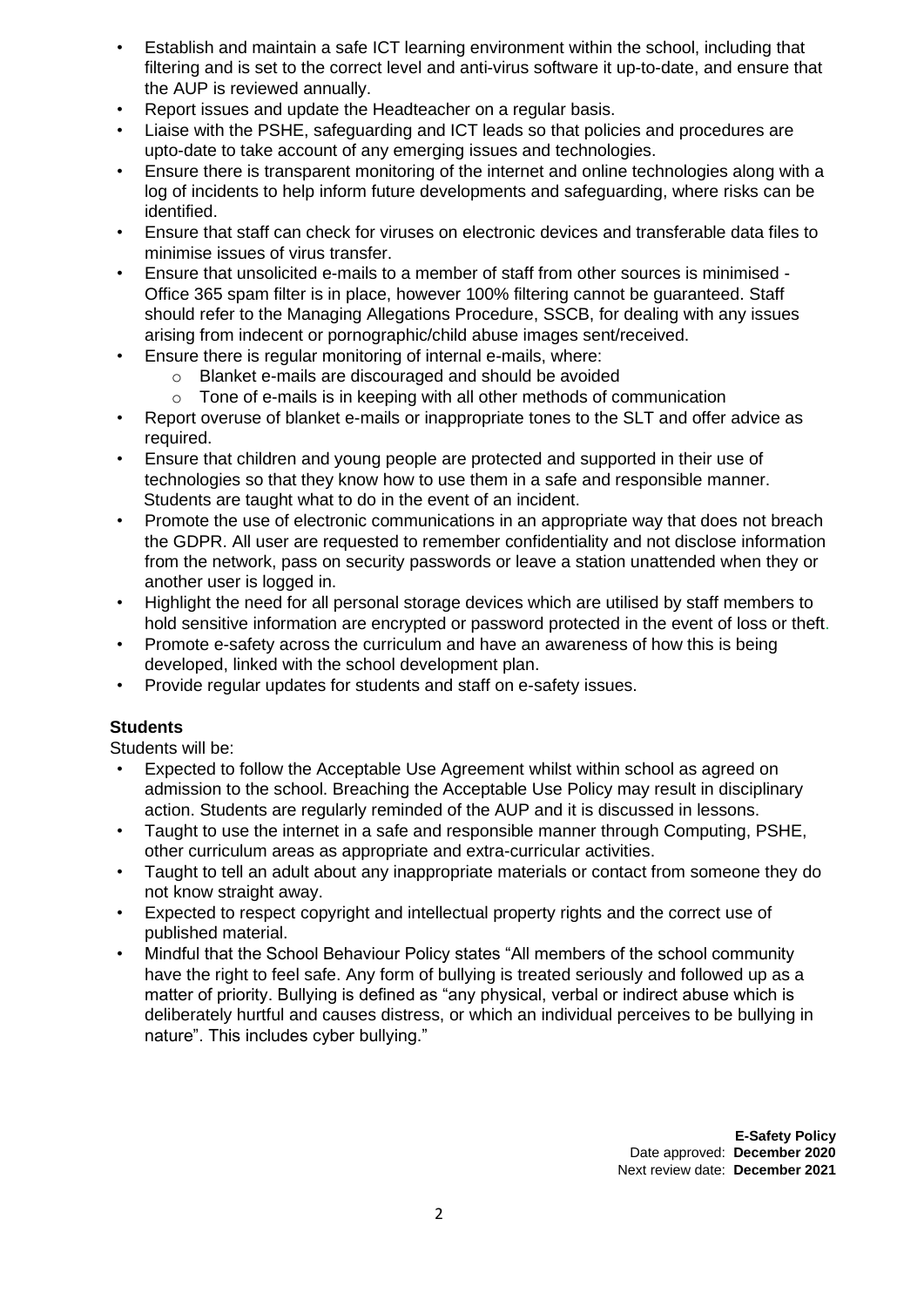# **4. Appropriate and Inappropriate Use of ICT**

- Staff have a password to access a filtered internet service and know that this should not be disclosed to anyone or any device left unattended whilst logged in.
- All staff receive a copy of the Acceptable Use Policy which they need to sign and return to the School to be filed.
- If a member of staff is believed to misuse the internet in an abusive or illegal manner, a report is made to the Headteacher immediately and then the Managing Allegations Procedure and the Safeguarding Policy will be followed to deal with any misconduct and all appropriate authorities contacted.
- The downloading of materials, for example, music files and photographs need to be appropriate and .fit for purpose" based on research for work and be copyright free.
- File-sharing via e-mail, weblogs or any other means online should be appropriate and be copyright free when using the computer network.
- Should a student be found to misuse the online facilities whilst at school the consequence will be a ban from the network for an agreed period of time, with referral to the Designated Safeguarding Lead if necessary. Additional consequences will be in line with the school"s Behaviour Policy.
- In the event that a student accidentally accesses inappropriate materials they should report this to an adult immediately and hide the screen or close the window, so that an adult can take the appropriate action. Children will be taught and encouraged to consider the implications for misusing the internet and posting inappropriate materials as this may have legal implications.
- Anti-virus and anti-spyware software is used on all network and stand alone PCs or laptops and is updated on a regular basis. A firewall blocks certain network traffic or protocols based on rules set by Suffolk county broadband. Students and staff are forbidden to use any technology designed to circumvent, avoid or bypass any school security controls (including internet filters, antivirus solutions or firewalls).

# **5. E-mail**

E-mail is an essential means of communication throughout the school community. Directed e-mail use can bring significant educational benefits to the learning environment. E-mail should not be considered private and the school reserves the right to monitor e-mail.

- All staff are provided with an approved e-mail account within the school environment to able to understand different ways of communicating and using ICT to share and present information in different forms. Individual email accounts can be traced if there is an incident of misuse.
- Staff and Governors should use their school email addresses for any schoolbased communication.
- If an offensive e-mail is received, staff must inform the ICT Network Manager. Users must not send material or attachments by e-mail that the receiver may find offensive. Monitoring software is used to flag up inappropriate terms.
- Students are taught not to reveal personal details about themselves or others in e-mail communication, or arrange to meet anyone without specific permission from parents/carers.

## **6. Images**

The term "image" refers to the taking of video footage or photographs via any camera or other technology, e.g. a mobile phone.

• Photographs should only be uploaded on the approval of a member of staff or parent/carer and should only contain something that would also be acceptable in "real life".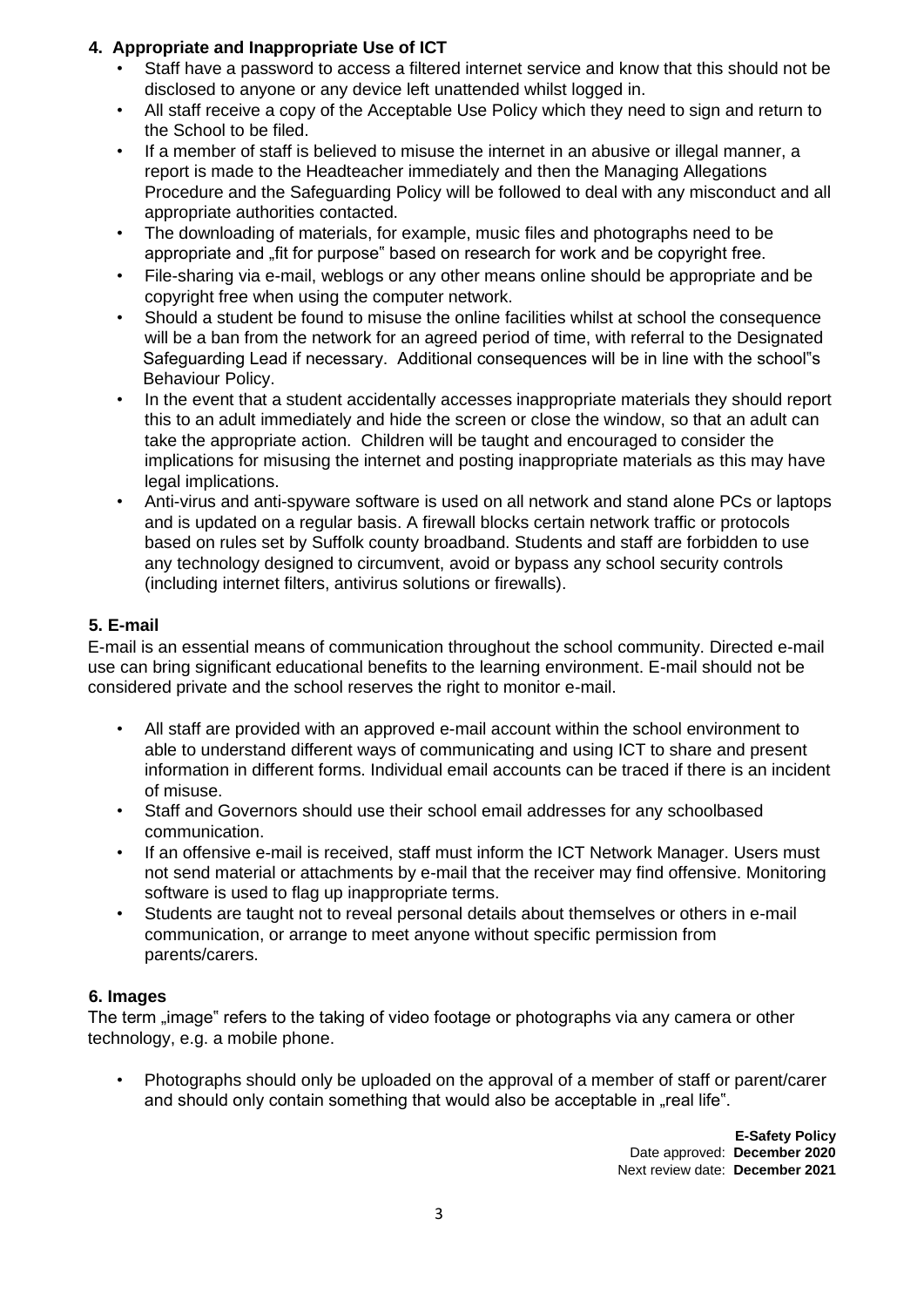- Parents/carers should monitor the content of photographs uploaded. Images of children and young people should be stored centrally and not on personal devices, in line with safeguarding guidelines.
- Images of students will not be published on the school website without the permission of the parent/carer. Any student images or names will be checked to ensure they have the relevant permission for publication.
- Students will be advised about the reasons for caution in publishing personal information and images in social publishing sites.
- Any photographs or video clips uploaded should not have a file name of a child, especially where these may be uploaded to a school website.Photographs should only ever include the child"s first name.
- It is current practice by external media such as local and national newspapers to include the full names of students in their publications. Photographs of students should only be used after permission has been given by a parent/carer.

# **7. Social Networking and Other Web 2.0 Technologies**

Social networking sites have emerged in recent years as a leading method of communication proving increasingly popular amongst both adults and young people alike. The service offers users both a public and private space through which they can engage with other online users. With responsible use, this technology can assist with the development of key social skills whilst also providing users with access to a range of easily accessible, free facilities. However, as with any technology that opens a gateway to online communication with young people, there are a number of risks associated which must be addressed. With this in mind, both staff and students are encouraged to think carefully about the information which they provide on such websites and the way in which it can be manipulated when published (examples of which include Instagram and Facebook).

In response to this issue the following measures are in place:

- Access to social networking sites is controlled through existing filtering systems. Access is not restricted as there is some legitimate use of social media at which time access is controlled through the acceptable use policy.
- Students are advised against giving out personal details or information, which could identify them or their location (e.g. mobile phone number, home address, school/education setting or other establishment name, groups or clubs attended, IM and email address or full names of friends). Students also warned about geo-location data on photos taken on smartphones, as below.
- Students are discouraged from posting personal photos on social networking sites without considering how publicly accessible the information is and the potential for misuse. Advice is also given regarding background images in photos, which could reveal personal details (e.g. house number, street name, school/education setting or other establishment uniform).
- Students are advised on social networking security and recommendations made for privacy settings to be activated to "Friends only" for all applications to restrict unsolicited access. The importance of passwords and blocking of unwanted communications is also highlighted.
- The curriculum makes students aware that social networking can be a vehicle for cyber bullying. Students are encouraged to report any incidents of bullying to the school allowing for the procedures, as set out in the Anti-bullying Policy, to be followed.

## **8. Social Networking Advice for Staff**

Social networking outside of work hours, on non-school issued equipment is the personal choice of all school staff. Owing to the public nature of such websites, it is advisable for staff to consider the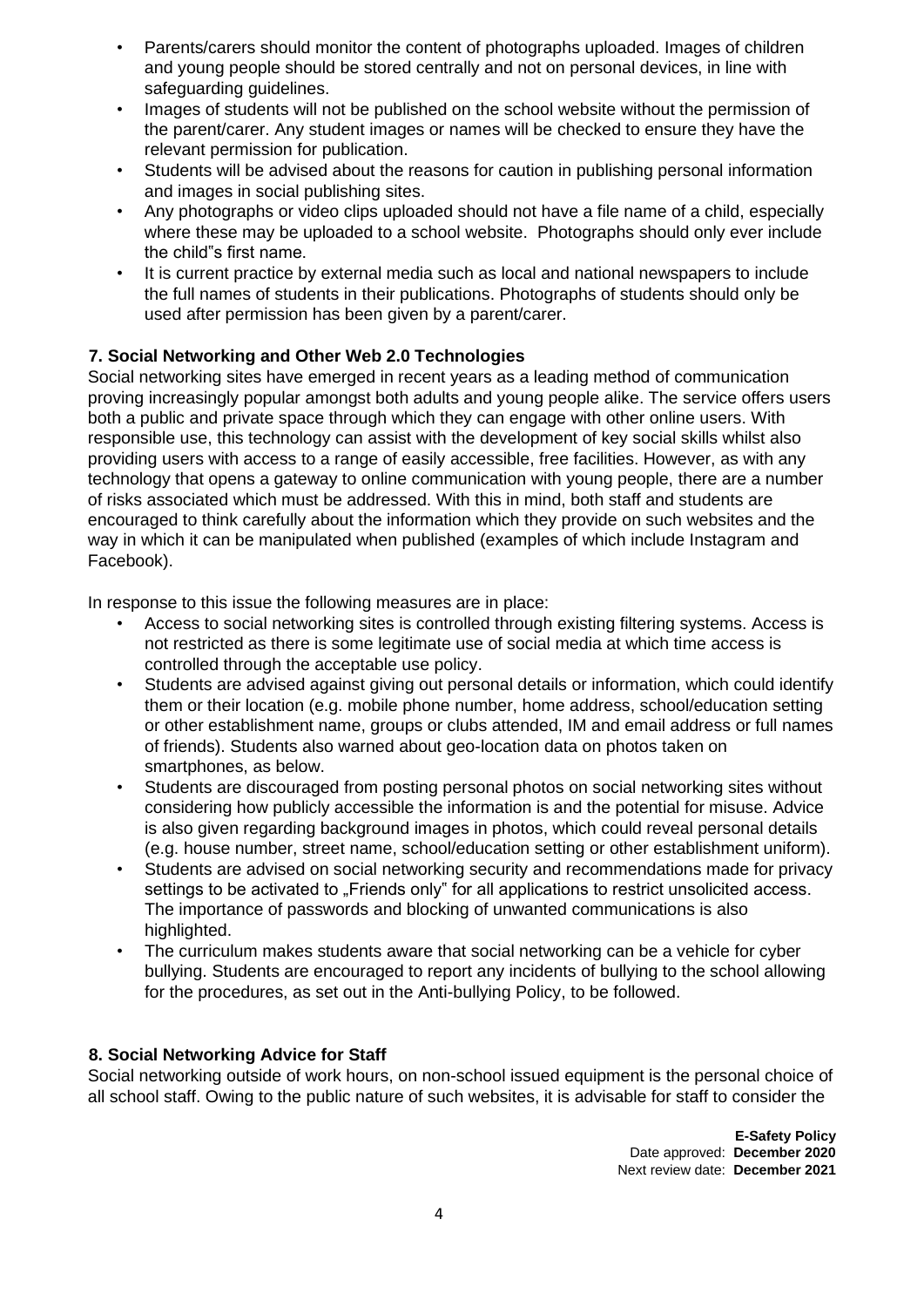possible implications of participation. The following advice should be considered if involved in social networking:

- Personal details are never shared with students such as private email address, telephone number or home address. It is recommended that staff ensure that all possible privacy settings are activated to prevent students from making contact on personal profiles or viewing items such as personal photos.
- Staff should not engage in personal online contact with students outside of authorised systems.
- Staff are advised against accepting invites from colleagues until they have checked with them in person that the invite is genuine to avoid fake profiles set up by students.

## **9. Mobile Phones and Other Emerging Technologies**

The following are areas of concern to be taken into consideration:

- Inappropriate or bullying text messages.
- Images or video taken of adults or peers without permission being sought.
- Sexting the sending of suggestive or sexually explicit personal images via mobile phones.
- Wireless Internet access, which can bypass school filtering and allow access to inappropriate or potentially harmful material or communications.
- Students are allowed to have mobile phones on exiting and entering the school grounds, as long as they are deposited in the school office during the school day.
- Staff on visits will be issued with a school mobile phone, when contact with students or parents/carers may be required.
- If contact with students is necessary, staff must use school-owned equipment unless there is an emergency situation in which case a member of SLT should also be informed.
- The School is not responsible for any theft, loss or damage of any personal mobile device.

#### **10. Protecting Personal Data**

The quantity and variety of data held on students, families and staff is expanding quickly. While this data can be very useful in improving services, data could be mishandled, stolen or misused. The GDPR law gives individuals the right to know what information is held about them and it provides a framework to ensure that personal information is handled properly. Personal data will be recorded, processed, transferred and made available according to GDPR.

#### **11. Parents / Carers**

- Each student receives a copy of the Acceptable Use Policy on admission to the School which needs to be read with the parent/carer, signed and returned to School confirming both an understanding and acceptance of the agreement.
- It is expected that parents/carers will explain and discuss the agreement with their child, so that the content is clearly understood and accepted.
- Parents"/carers" attention will be drawn to the school"s E-safety Policy in the school prospectus and on the school website.

#### **12. Managing Allegations against Adults Who Work With Children and Young People**

Allegations made against a member of staff should be reported to the Designated Safeguarding Lead within the school immediately. In the event of an allegation being made against the Headteacher, the Chair of Governors should be notified immediately.

The Local Authority Designated Officer (LADO) is involved in the management and oversight of individual cases where there are allegations against an adult in a position of trust. They provide